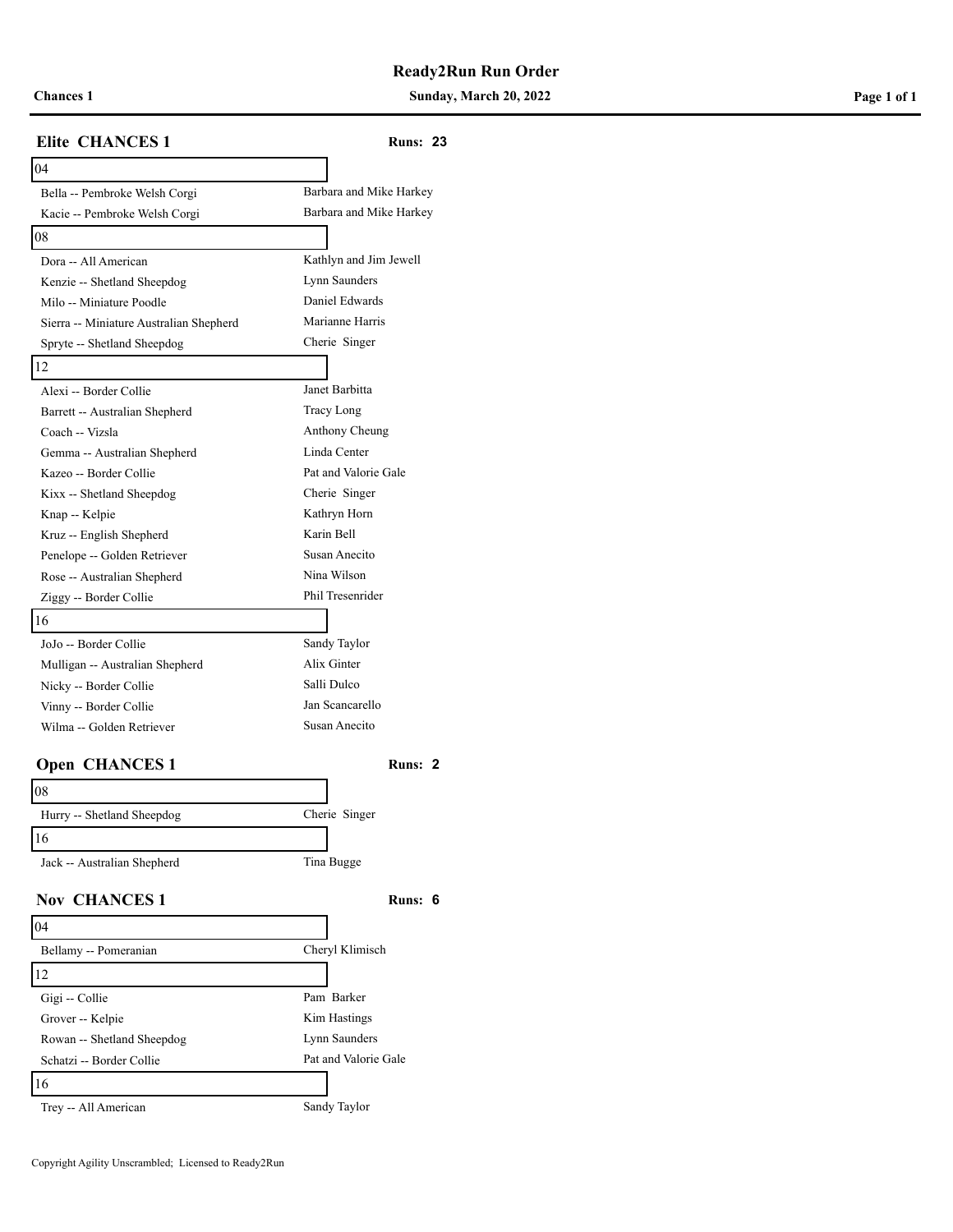**Chances 2 Sunday, March 20, 2022 Page 1 of 1**

| <b>Elite CHANCES 2</b>                           | <b>Runs: 23</b>                 |  |
|--------------------------------------------------|---------------------------------|--|
| 04                                               |                                 |  |
| Bella -- Pembroke Welsh Corgi                    | Barbara and Mike Harkey         |  |
| Kacie -- Pembroke Welsh Corgi                    | Barbara and Mike Harkey         |  |
| 08                                               |                                 |  |
| Dora -- All American                             | Kathlyn and Jim Jewell          |  |
| Kenzie -- Shetland Sheepdog                      | Lynn Saunders                   |  |
| Milo -- Miniature Poodle                         | Daniel Edwards                  |  |
| Sierra -- Miniature Australian Shepherd          | Marianne Harris                 |  |
| Spryte -- Shetland Sheepdog                      | Cherie Singer                   |  |
| 12                                               |                                 |  |
| Alexi -- Border Collie                           | Janet Barbitta                  |  |
| Barrett -- Australian Shepherd                   | Tracy Long                      |  |
| Coach -- Vizsla                                  | Anthony Cheung                  |  |
| Gemma -- Australian Shepherd                     | Linda Center                    |  |
| Kazeo -- Border Collie                           | Pat and Valorie Gale            |  |
| Kixx -- Shetland Sheepdog                        | Cherie Singer                   |  |
| Knap -- Kelpie                                   | Kathryn Horn                    |  |
| Kruz -- English Shepherd                         | Karin Bell                      |  |
| Penelope -- Golden Retriever                     | Susan Anecito                   |  |
| Rose -- Australian Shepherd                      | Nina Wilson<br>Phil Tresenrider |  |
| Ziggy -- Border Collie                           |                                 |  |
| 16                                               |                                 |  |
| JoJo -- Border Collie                            | Sandy Taylor<br>Alix Ginter     |  |
| Mulligan -- Australian Shepherd                  | Salli Dulco                     |  |
| Nicky -- Border Collie<br>Vinny -- Border Collie | Jan Scancarello                 |  |
| Wilma -- Golden Retriever                        | Susan Anecito                   |  |
|                                                  |                                 |  |
| <b>Open CHANCES 2</b>                            | Runs: 2                         |  |
| $\overline{08}$                                  |                                 |  |
| Hurry -- Shetland Sheepdog                       | Cherie Singer                   |  |
| $\overline{16}$                                  |                                 |  |
|                                                  |                                 |  |
| Jack -- Australian Shepherd                      | Tina Bugge                      |  |
| <b>Nov CHANCES 2</b>                             | Runs: 6                         |  |
| 04                                               |                                 |  |
| Bellamy -- Pomeranian                            | Cheryl Klimisch                 |  |
| 12                                               |                                 |  |
| Gigi -- Collie                                   | Pam Barker                      |  |
| Grover -- Kelpie                                 | Kim Hastings                    |  |
| Rowan -- Shetland Sheepdog                       | Lynn Saunders                   |  |
| Schatzi -- Border Collie                         | Pat and Valorie Gale            |  |
| 16                                               |                                 |  |
| Trey -- All American                             | Sandy Taylor                    |  |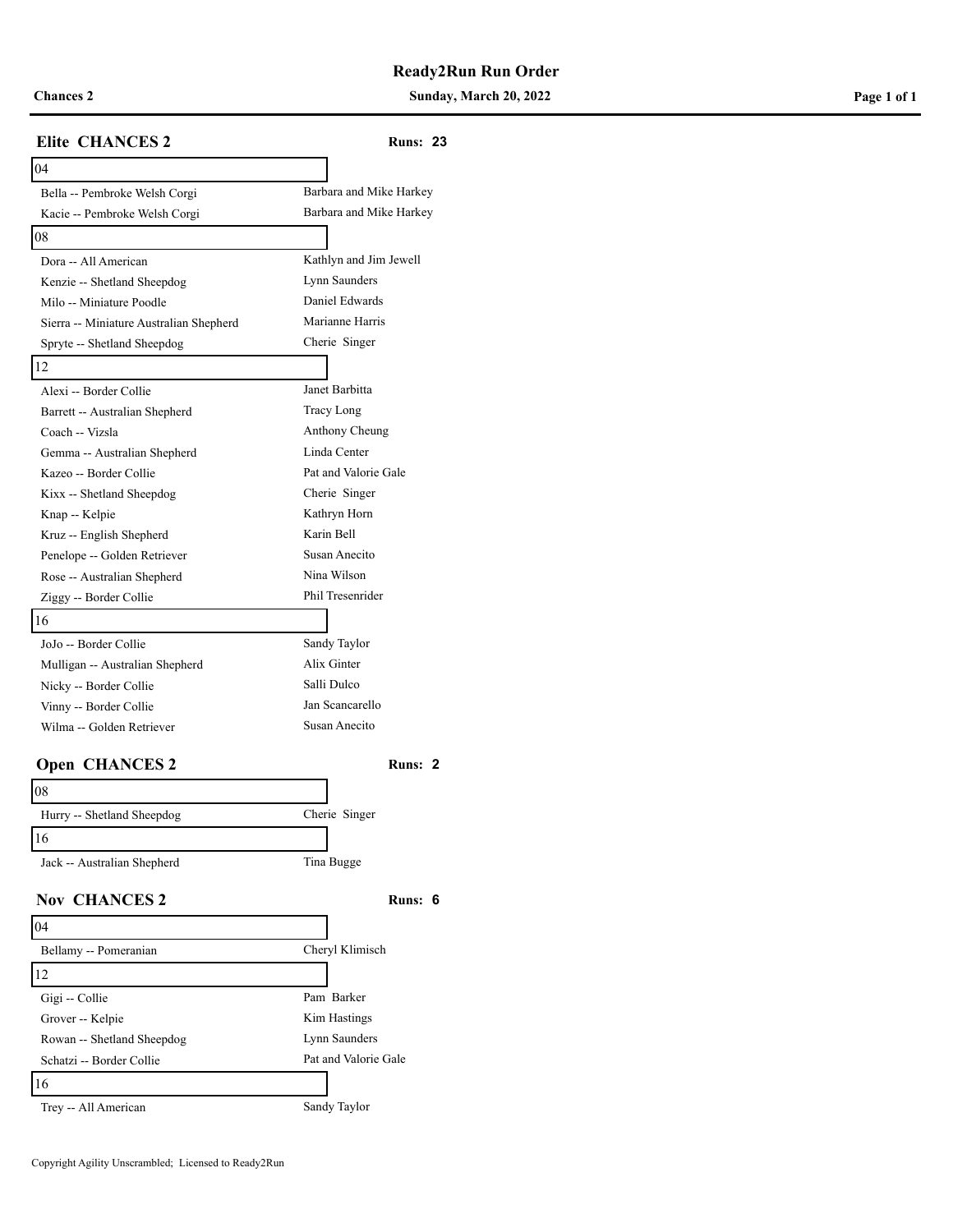**Regular 1 Sunday, March 20, 2022 Page 1 of 1**

| Elite REGULAR 1                         | <b>Runs: 24</b>         |
|-----------------------------------------|-------------------------|
| 04                                      |                         |
| Bella -- Pembroke Welsh Corgi           | Barbara and Mike Harkey |
| Kacie -- Pembroke Welsh Corgi           | Barbara and Mike Harkey |
| 08                                      |                         |
| Dora -- All American                    | Kathlyn and Jim Jewell  |
| Dover -- Miniature Australian Shepherd  | Nancy O'Conner          |
| Kenzie -- Shetland Sheepdog             | Lynn Saunders           |
| Lexi -- Shetland Sheepdog               | Kathlyn and Jim Jewell  |
| Milo -- Miniature Poodle                | Daniel Edwards          |
| Sierra -- Miniature Australian Shepherd | Marianne Harris         |
| Spryte -- Shetland Sheepdog             | Cherie Singer           |
| 12                                      |                         |
| Alexi -- Border Collie                  | Janet Barbitta          |
| Barrett -- Australian Shepherd          | Tracy Long              |
| Coach -- Vizsla                         | Anthony Cheung          |
| Gemma -- Australian Shepherd            | Linda Center            |
| Kazeo -- Border Collie                  | Pat and Valorie Gale    |
| Knap -- Kelpie                          | Kathryn Horn            |
| Kruz -- English Shepherd                | Karin Bell              |
| Penelope -- Golden Retriever            | Susan Anecito           |
| Rose -- Australian Shepherd             | Nina Wilson             |
| Ziggy -- Border Collie                  | Phil Tresenrider        |
| 16                                      |                         |
| JoJo -- Border Collie                   | Sandy Taylor            |
| Mulligan -- Australian Shepherd         | Alix Ginter             |
| Nicky -- Border Collie                  | Salli Dulco             |
| Vinny -- Border Collie                  | Jan Scancarello         |
| Wilma -- Golden Retriever               | Susan Anecito           |
| <b>Open REGULAR1</b>                    | Runs: 3                 |
| 04                                      |                         |
| Bellamy -- Pomeranian                   | Cheryl Klimisch         |
| 08                                      |                         |
| Hurry -- Shetland Sheepdog              | Cherie Singer           |
| 12                                      |                         |
| Rowan -- Shetland Sheepdog              | Lynn Saunders           |
| <b>Nov REGULAR1</b>                     | Runs: 9                 |
| 04                                      |                         |
| Molly -- All American                   | Cheryl Freidenberger    |
| Tyler -- Miniature Poodle               | Cheryl Freidenberger    |
| 08                                      |                         |
| Sugar -- Pembroke Welsh Corgi           | Debra Kuykendall        |
| 12                                      |                         |
| Gigi -- Collie                          | Pam Barker              |
|                                         |                         |

## Grover -- Kelpie Kim Hastings Schatzi -- Border Collie Pat and Valorie Gale 16 Jack -- Australian Shepherd Tina Bugge Trey -- All American Sandy Taylor Zoe -- Mini Labradoodle Valerie Quinn

### **Intro REGULAR 1 Runs: 2**

| 04                        |                        |
|---------------------------|------------------------|
| Tigger -- All American    | Valerie Martellino     |
|                           |                        |
| Finn -- Shetland Sheepdog | Kathlyn and Jim Jewell |

Copyright Agility Unscrambled; Licensed to Ready2Run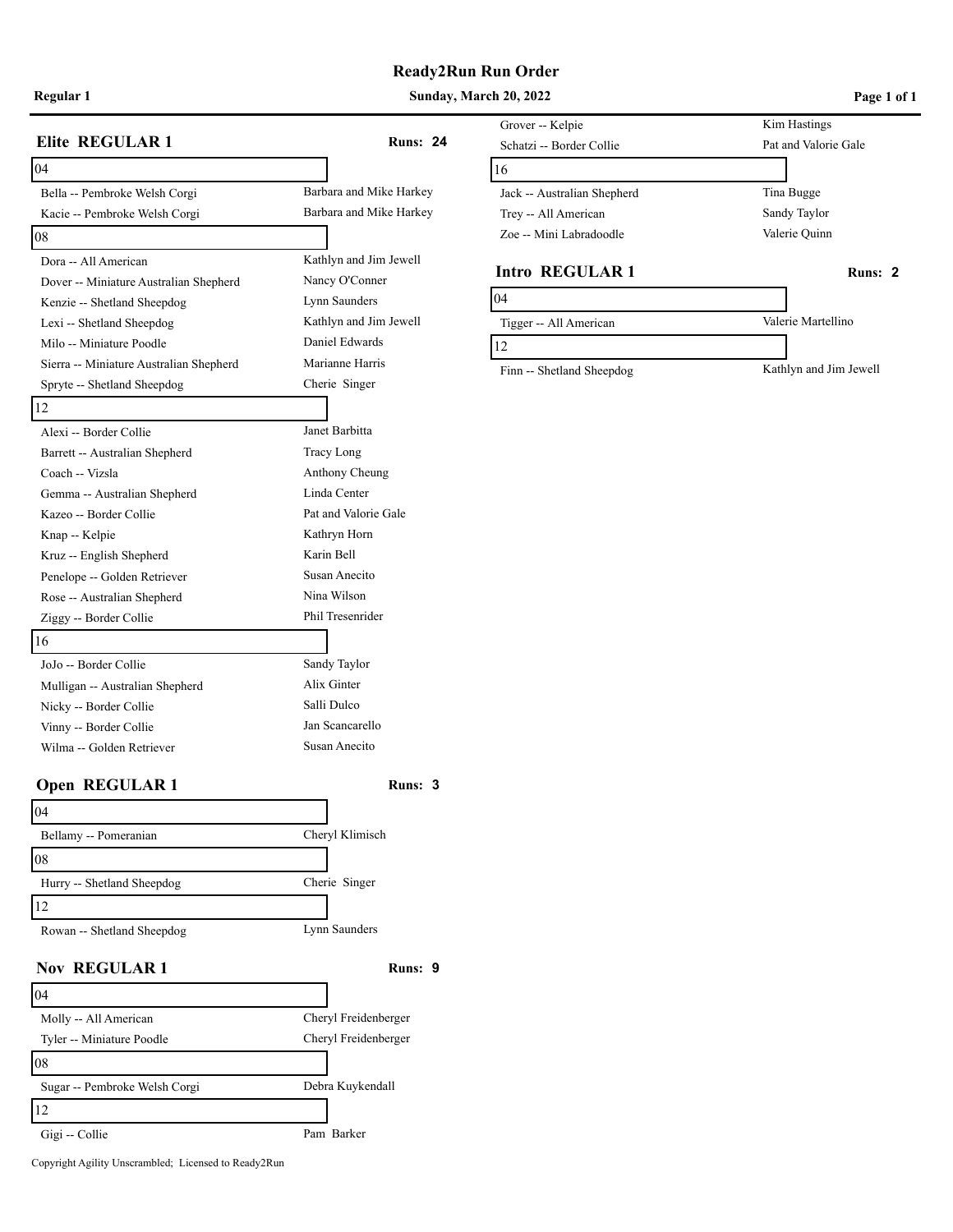## **Ready2Run Run Order**

**Regular 2 Sunday, March 20, 2022 Page 1 of 1**

| <b>Elite REGULAR 2</b>                  | <b>Runs: 23</b>         | S٥<br>16 |
|-----------------------------------------|-------------------------|----------|
| 04                                      |                         | Ja       |
| Bella -- Pembroke Welsh Corgi           | Barbara and Mike Harkey | Tı       |
| Kacie -- Pembroke Welsh Corgi           | Barbara and Mike Harkey | Z٨       |
| 08                                      |                         |          |
| Dora -- All American                    | Kathlyn and Jim Jewell  | In       |
| Dover -- Miniature Australian Shepherd  | Nancy O'Conner          | 04       |
| Kenzie -- Shetland Sheepdog             | Lynn Saunders           | Ti       |
| Milo -- Miniature Poodle                | Daniel Edwards          |          |
| Sierra -- Miniature Australian Shepherd | Marianne Harris         |          |
| Spryte -- Shetland Sheepdog             | Cherie Singer           |          |
| 12                                      |                         |          |
| Alexi -- Border Collie                  | Janet Barbitta          |          |
| Barrett -- Australian Shepherd          | Tracy Long              |          |
| Coach -- Vizsla                         | Anthony Cheung          |          |
| Gemma -- Australian Shepherd            | Linda Center            |          |
| Kazeo -- Border Collie                  | Pat and Valorie Gale    |          |
| Knap -- Kelpie                          | Kathryn Horn            |          |
| Kruz -- English Shepherd                | Karin Bell              |          |
| Penelope -- Golden Retriever            | Susan Anecito           |          |
| Rose -- Australian Shepherd             | Nina Wilson             |          |
| Ziggy -- Border Collie                  | Phil Tresenrider        |          |
| 16                                      |                         |          |
| JoJo -- Border Collie                   | Sandy Taylor            |          |
| Mulligan -- Australian Shepherd         | Alix Ginter             |          |
| Nicky -- Border Collie                  | Salli Dulco             |          |
| Vinny -- Border Collie                  | Jan Scancarello         |          |
| Wilma -- Golden Retriever               | Susan Anecito           |          |
| <b>Open REGULAR 2</b>                   | Runs: 3                 |          |
| 04                                      |                         |          |
| Bellamy -- Pomeranian                   | Cheryl Klimisch         |          |
| 08                                      |                         |          |
| Hurry -- Shetland Sheepdog              | Cherie Singer           |          |
| 12                                      |                         |          |
| Rowan -- Shetland Sheepdog              | Lynn Saunders           |          |
| <b>Nov REGULAR 2</b>                    | Runs: 9                 |          |
| 04                                      |                         |          |
| Molly -- All American                   | Cheryl Freidenberger    |          |
| Tyler -- Miniature Poodle               | Cheryl Freidenberger    |          |
| 08                                      |                         |          |
| Sugar -- Pembroke Welsh Corgi           | Debra Kuykendall        |          |
| 12                                      |                         |          |
| Gigi -- Collie                          | Pam Barker              |          |
| Grover -- Kelpie                        | Kim Hastings            |          |

## Schatzi -- Border Collie Pat and Valorie Gale 16 Jack -- Australian Shepherd Tina Bugge Trey -- All American Sandy Taylor Zoe -- Mini Labradoodle Valerie Quinn

### **Intro REGULAR 2 Runs:** 1

Tigger -- All American Valerie Martellino

Copyright Agility Unscrambled; Licensed to Ready2Run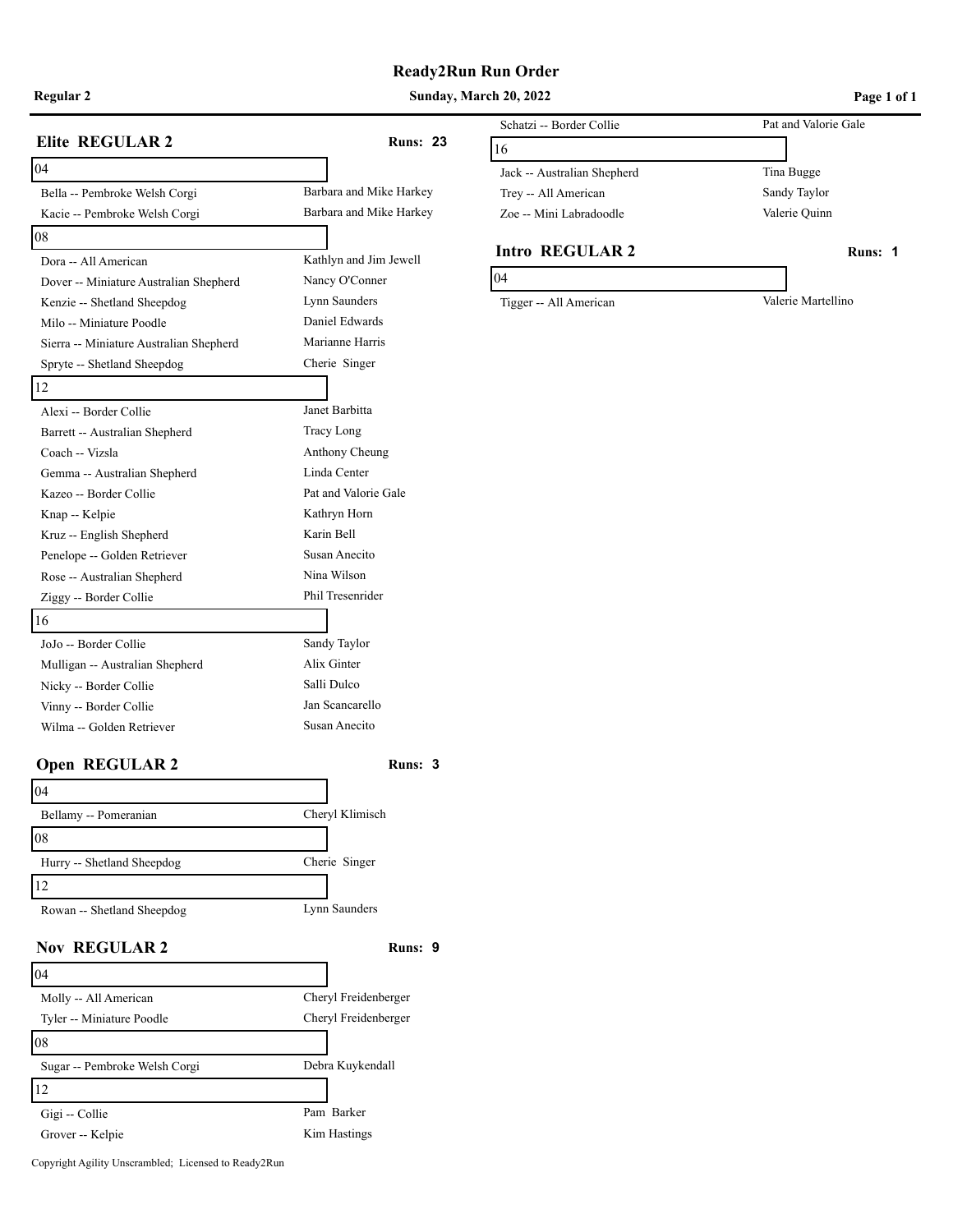**Touch N' Go 1 Sunday, March 20, 2022 Page 1 of 1**

# **Elite TOUCH N' GO 1 Runs: 17**

Janet Barbitta Anthony Cheung Nancy O'Conner Linda Center Pat and Valorie Gale Lynn Saunders Kathryn Horn Karin Bell Nina Wilson Daniel Edwards Alix Ginter Salli Dulco Lynn Saunders Cherie Singer Jan Scancarello Susan Anecito Phil Tresenrider

| Alexi -- Border Collie                 |  |  |
|----------------------------------------|--|--|
| Coach -- Vizsla                        |  |  |
| Dover -- Miniature Australian Shepherd |  |  |
| Gemma -- Australian Shepherd           |  |  |
| Kazeo -- Border Collie                 |  |  |
| Kenzie -- Shetland Sheepdog            |  |  |
| Knap -- Kelpie                         |  |  |
| Kruz -- English Shepherd               |  |  |
| Rose -- Australian Shepherd            |  |  |
| Milo -- Miniature Poodle               |  |  |
| Mulligan -- Australian Shepherd        |  |  |
| Nicky -- Border Collie                 |  |  |
| Rowan -- Shetland Sheepdog             |  |  |
| Spryte -- Shetland Sheepdog            |  |  |
| Vinny -- Border Collie                 |  |  |
| Wilma -- Golden Retriever              |  |  |
| Ziggy -- Border Collie                 |  |  |
|                                        |  |  |

## **Open TOUCH N' GO 1 Runs:** 3

Gigi -- Collie Pam Barker Hurry -- Shetland Sheepdog Cherie Singer Jack -- Australian Shepherd Tina Bugge

## **Nov TOUCH N' GO 1 Runs: 4**

Molly -- All American Cheryl Freidenberger Schatzi -- Border Collie Pat and Valorie Gale Tyler -- Miniature Poodle Cheryl Freidenberger Zoe -- Mini Labradoodle Valerie Quinn

## **Intro TOUCH N' GO 1 Runs:** 3

Finn -- Shetland Sheepdog Kathlyn and Jim Jewell Sugar -- Pembroke Welsh Corgi Debra Kuykendall Tigger -- All American Valerie Martellino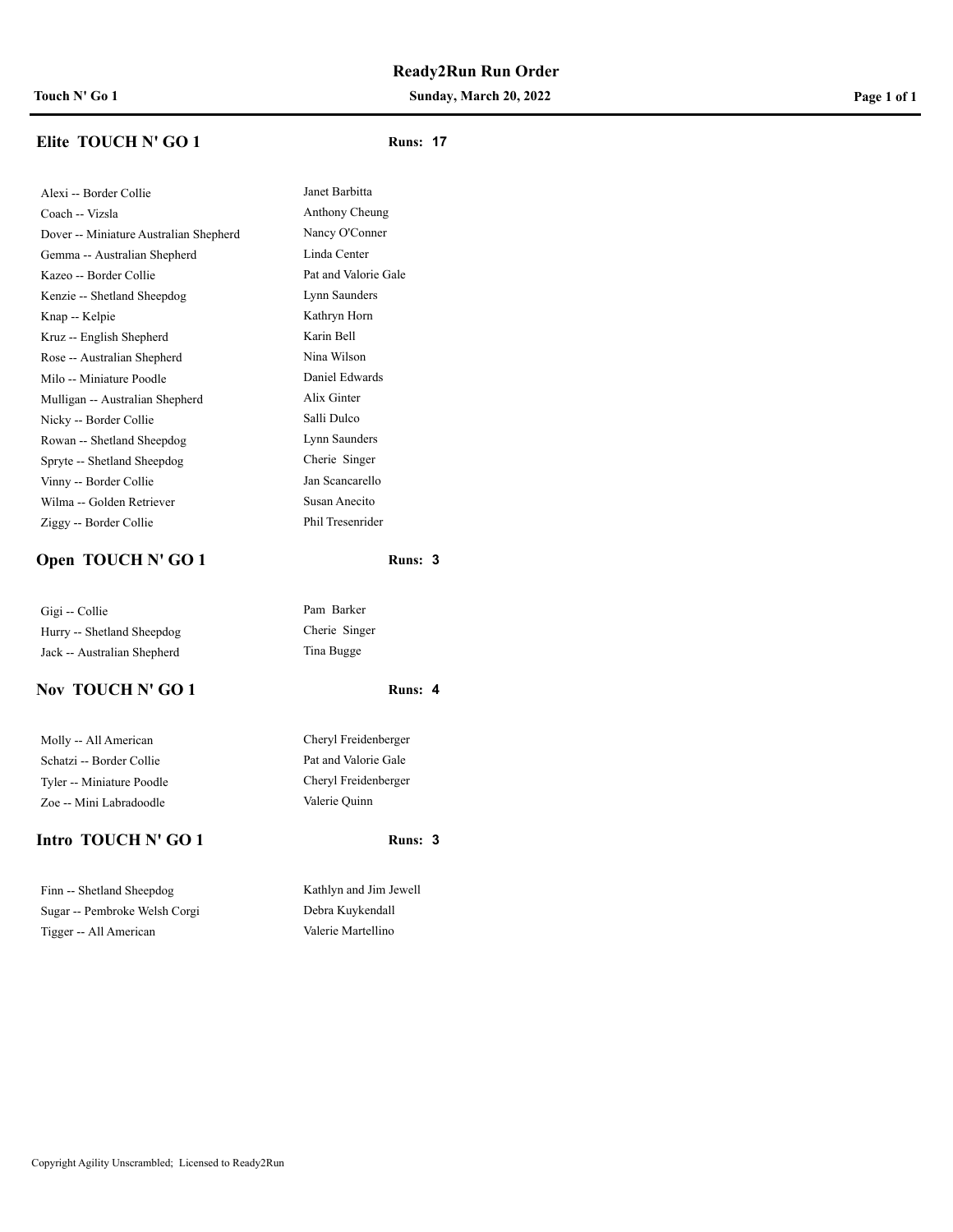**Touch N' Go 2 Sunday, March 20, 2022 Page 1 of 1**

## **Elite TOUCH N' GO 2 Runs: 17**

| Alexi -- Border Collie                 |
|----------------------------------------|
| Coach -- Vizsla                        |
| Dover -- Miniature Australian Shepherd |
| Gemma -- Australian Shepherd           |
| Kazeo -- Border Collie                 |
| Kenzie -- Shetland Sheepdog            |
| Knap -- Kelpie                         |
| Kruz -- English Shepherd               |
| Rose -- Australian Shepherd            |
| Milo -- Miniature Poodle               |
| Mulligan -- Australian Shepherd        |
| Nicky -- Border Collie                 |
| Rowan -- Shetland Sheepdog             |
| Spryte -- Shetland Sheepdog            |
| Vinny -- Border Collie                 |
| Wilma -- Golden Retriever              |
| Ziggy -- Border Collie                 |
|                                        |

## **Open TOUCH N' GO 2 Runs:** 3

Gigi -- Collie Pam Barker Hurry -- Shetland Sheepdog Cherie Singer Jack -- Australian Shepherd Tina Bugge

## **Nov TOUCH N' GO 2 Runs: 4**

Molly -- All American Cheryl Freidenberger Schatzi -- Border Collie Pat and Valorie Gale Tyler -- Miniature Poodle Cheryl Freidenberger Zoe -- Mini Labradoodle Valerie Quinn

## **Intro TOUCH N' GO 2 Runs:** 2

Sugar -- Pembroke Welsh Corgi Debra Kuykendall Tigger -- All American Valerie Martellino

## Pat and Valorie Gale Lynn Saunders Kathryn Horn Karin Bell Nina Wilson Daniel Edwards Alix Ginter Salli Dulco Lynn Saunders Cherie Singer Jan Scancarello Susan Anecito

Janet Barbitta Anthony Cheung Nancy O'Conner Linda Center

Phil Tresenrider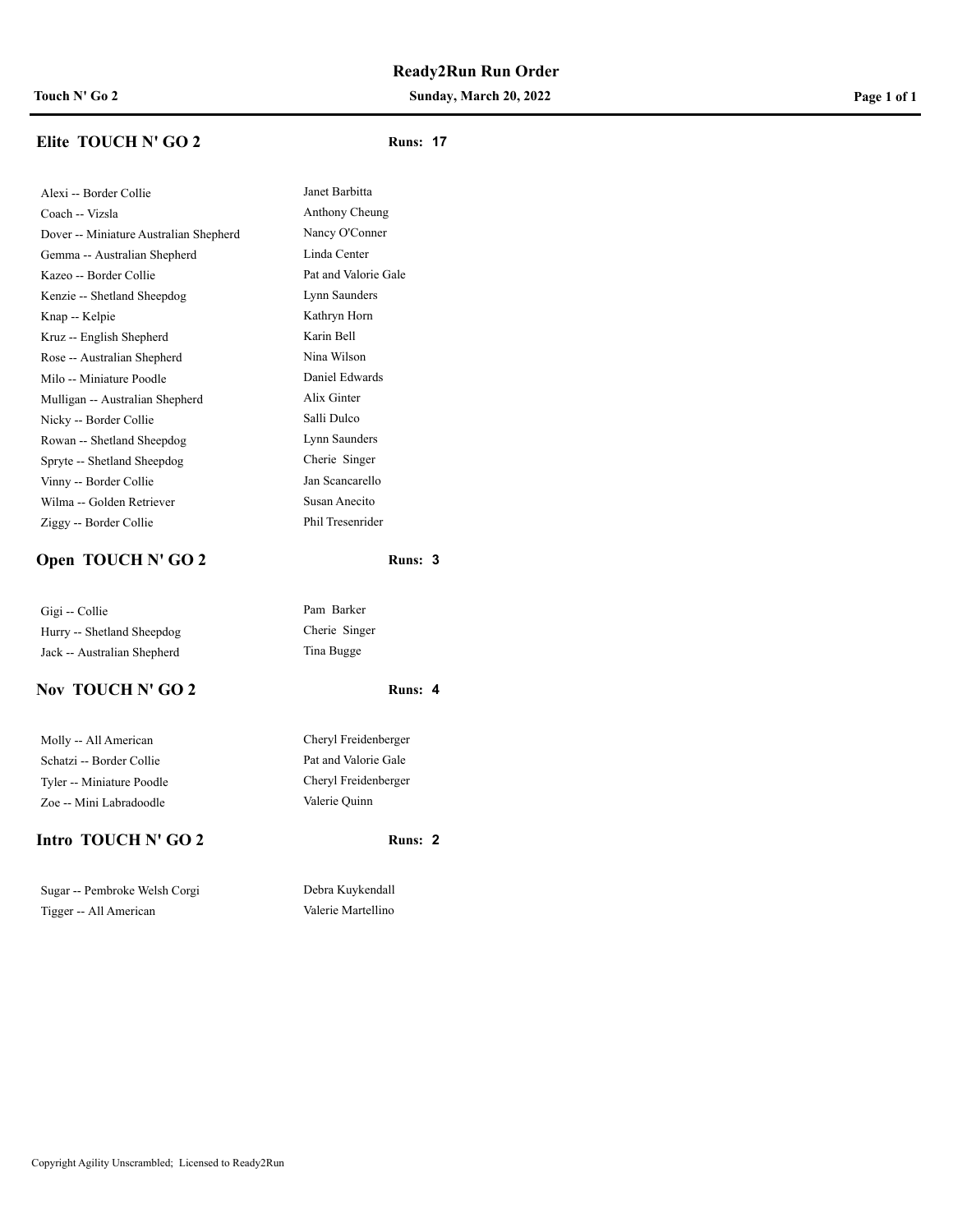**Tunnelers 1 Sunday, March 20, 2022 Page 1 of 1**

## **Elite TUNNELERS 1 Runs:** 18

Alexi -- Border Collie Janet Barbitta Coach -- Vizsla Anthony Cheung Dora -- All American Kathlyn and Jim Jewell Dover -- Miniature Australian Shepherd Nancy O'Conner Hurry -- Shetland Sheepdog Cherie Singer Kazeo -- Border Collie Pat and Valorie Gale Kenzie -- Shetland Sheepdog Lynn Saunders Kruz -- English Shepherd Karin Bell Lexi -- Shetland Sheepdog Kathlyn and Jim Jewell Milo -- Miniature Poodle Daniel Edwards Nicky -- Border Collie Salli Dulco Kixx -- Shetland Sheepdog Cherie Singer Rowan -- Shetland Sheepdog Lynn Saunders Rose -- Australian Shepherd Nina Wilson Mulligan -- Australian Shepherd Alix Ginter Spryte -- Shetland Sheepdog Cherie Singer Vinny -- Border Collie Jan Scancarello Ziggy -- Border Collie Phil Tresenrider

## **Nov TUNNELERS 1 Runs:** 6

| Grover -- Kelpie              |  |  |
|-------------------------------|--|--|
| Molly -- All American         |  |  |
| Schatzi -- Border Collie      |  |  |
| Sugar -- Pembroke Welsh Corgi |  |  |
| Tyler -- Miniature Poodle     |  |  |
| Zoe -- Mini Labradoodle       |  |  |

### **Intro TUNNELERS 1 Runs:** 3

Bill -- Border Collie Kim Hastings Tigger -- All American Valerie Martellino Zeke -- Border Collie Ron Dulco

Kim Hastings Cheryl Freidenberger Pat and Valorie Gale Debra Kuykendall Cheryl Freidenberger Valerie Quinn